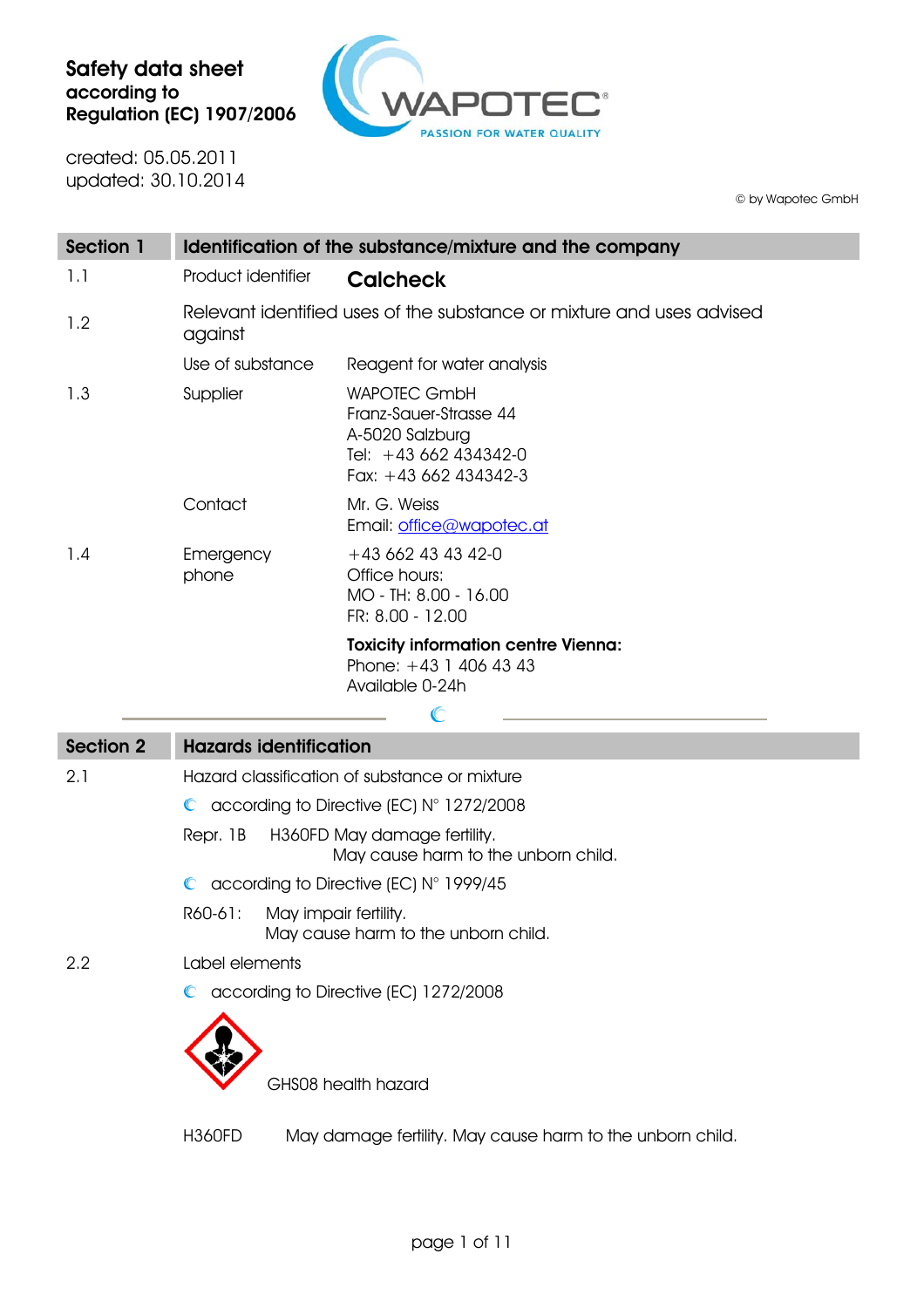

- P281 Use personal protective equipment as required.
- P201 Obtain special instructions before use.
- P202 Do not handle until all safety precautions have been read and understood
- P308+P313 IF exposed or concerned: Get medical advice/attention.
- P405 Store locked up.
- P501 Apply contents/container to the hazardous waste collection according to local regulations.
- C according to Directive (EC) N° 1999/45



R60-61: May impair fertility.

May cause harm to the unborn child.

Danger defining components for labeling:

Borax (CAS: 1330-43-4)

Boric acid (CAS: 10043-35-3)

2.3 Other hazards

Not applicable.

Additional Information

Restricted to professional users.

### Section 3 Composition/information on ingredients

#### 3.2 Mixtures

C Chemical characteristics

Mixture of organic and inorganic compounds

**C** Dangerous ingredients

|                      | CAS #/                                    |               | Classification according to     |                               |               |
|----------------------|-------------------------------------------|---------------|---------------------------------|-------------------------------|---------------|
| <b>Name</b>          | EC $#/$<br>Index $#$                      | Conc.<br>$\%$ | <b>Directive</b><br>67/548/EEC* | Regulation (EC)<br>1272/2008* |               |
| <b>Borax</b>         | 1330-43-4 /<br>215-540-4/<br>005-011-00-4 | 10-20         | $T$ ; R 60-61                   | Repr. 1B                      | <b>H360FD</b> |
| <b>Boric</b><br>acid | 10043-35-3<br>233-139-2<br>005-007-00-2   | 10-20         | $T$ ; R 60-61                   | Repr. 1B                      | <b>H360FD</b> |

\* See section 16 for the full text of the R- rsp. H-phrases declared above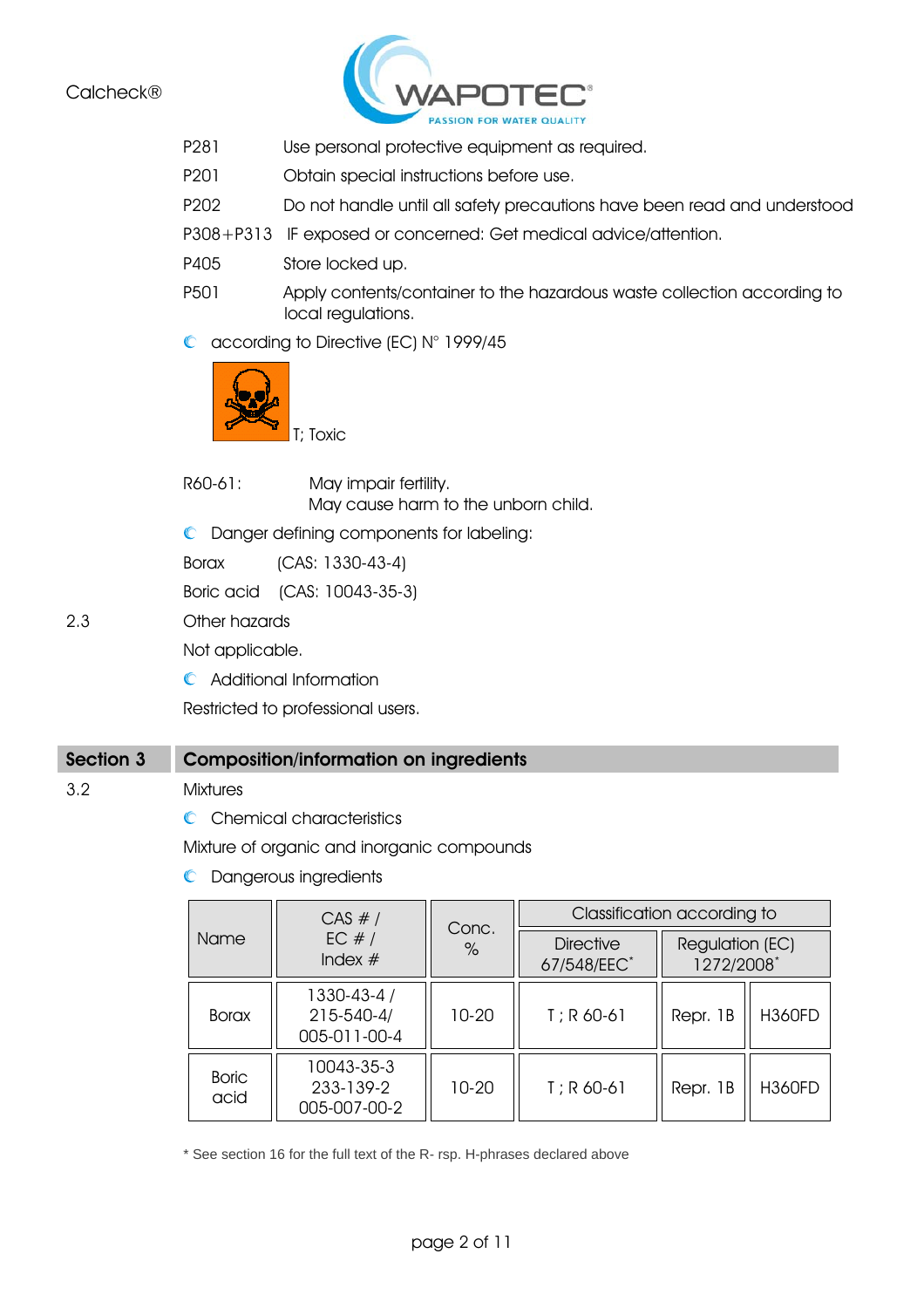

# REACH - Pre-registered substances All components are REACH pre-registered

| <b>Section 4</b> | <b>First-aid measures</b>                                                                                                                                        |
|------------------|------------------------------------------------------------------------------------------------------------------------------------------------------------------|
| 4.1              | Description of first aid measures                                                                                                                                |
|                  | Remove immediately all contaminated clothing.                                                                                                                    |
|                  | C After inhalation                                                                                                                                               |
|                  | Move affected person immediately to fresh air.<br>Upon unconsciousness transport and rest in recovery position.                                                  |
|                  | C After skin contact                                                                                                                                             |
|                  | After skin contact, wash immediately with plenty of water and soap and rinse<br>thoroughly.<br>Get medical advice immediately.                                   |
|                  | After eye contact<br>$\mathbb C$                                                                                                                                 |
|                  | After eye contact, rinse eye for several minutes (at least 15 minutes) under running<br>water holding eye lids open.<br>Get medical advice.                      |
|                  | C After ingestion                                                                                                                                                |
|                  | Rinse the mouth with plenty of water and drink at least 1-2 glasses of water.<br>Get medical advice.                                                             |
| 4.2              | Most important symptoms and effects, acute and delayed<br>C                                                                                                      |
|                  | After resorption:                                                                                                                                                |
|                  | Irritation, nausea, vomiting, diarrhea                                                                                                                           |
|                  | After ingestion (large amounts):<br>Drop in temperature, ataxia (impaired loco motor coordination), fatigue, CNS disorders,<br>cardiovascular disorders, cramps. |
| 4.3              | Indications for immediate medical attention or special treatment needed                                                                                          |
|                  | No further relevant information available.                                                                                                                       |
|                  |                                                                                                                                                                  |
| Section 5        | <b>Fire-fighting measures</b>                                                                                                                                    |
| 5.1              | Extinguishing media                                                                                                                                              |
|                  | Suitable extinguishing media                                                                                                                                     |
|                  | Use fire fighting measure that suit the environment.                                                                                                             |
|                  | Unsuitable extinguishing media for safety reasons                                                                                                                |
|                  | None.                                                                                                                                                            |
| 5.2              | $\mathbb{C}$<br>Special hazards arising from the substance or mixture                                                                                            |
|                  | Formation of toxic gases is possible during heating or in case of fire.                                                                                          |
| 5.3              | Special protective actions for fire-fighters                                                                                                                     |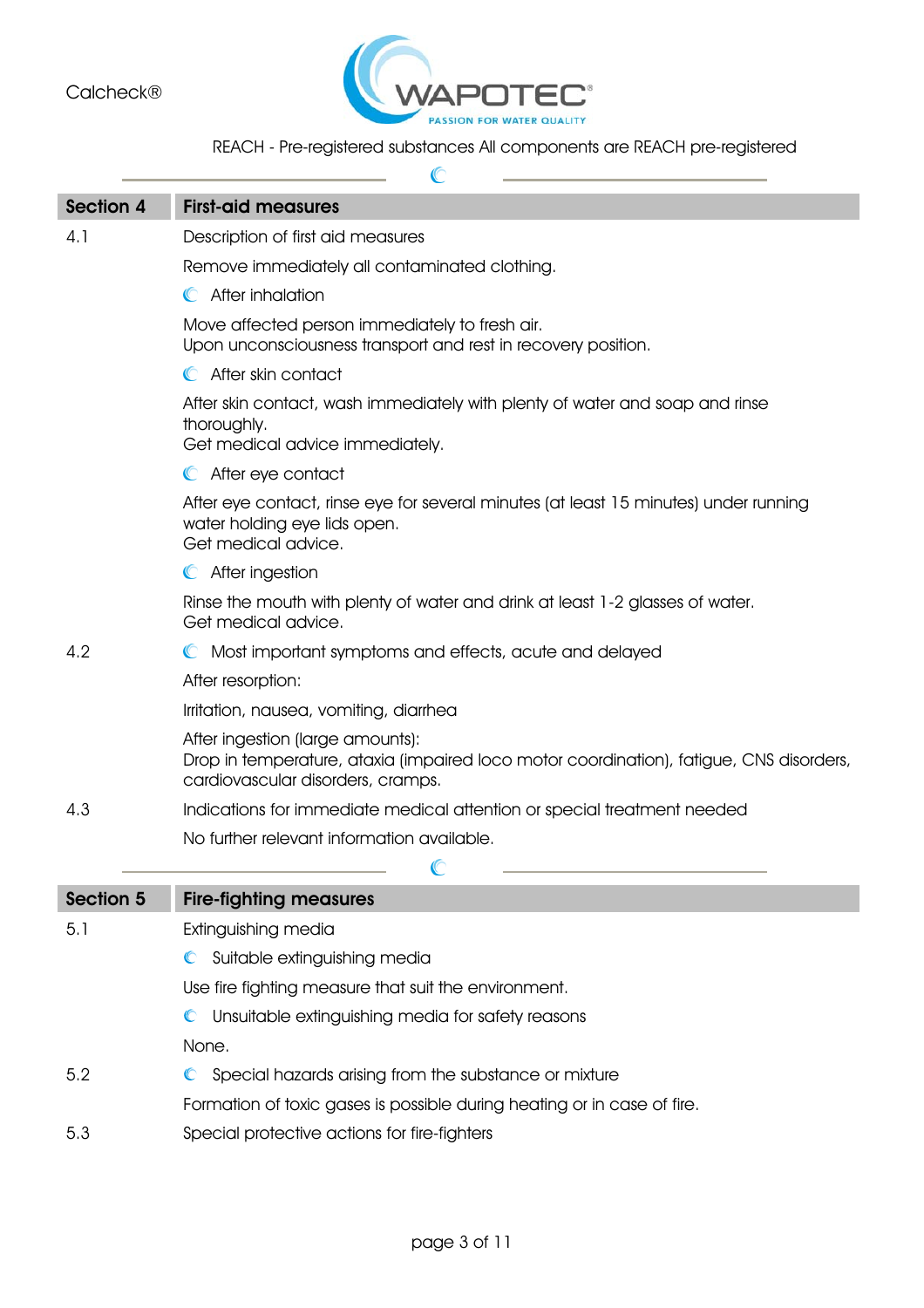

Special protective equipment Wear self-contained breathing apparatus. Wear full protective suit.

Additional information

Collect contaminated firefighting water separately, must not be discharged into the drains.

Fire residues and contaminated fire extinguishing water must be disposed of in accordance with local regulations.

Ć

Ambient fire may liberate hazardous vapors.

| Section 6 | <b>Accidental release of material</b>                                                                                               |
|-----------|-------------------------------------------------------------------------------------------------------------------------------------|
| 6.1       | Personal precautions, protective equipment and suitable emergency procedures.                                                       |
|           | Use breathing protection against the effects of fumes/dust/aerosol.<br>Avoid formation of dust<br>Ensure sufficient ventilation.    |
| 6.2       | <b>Environmental precautions</b>                                                                                                    |
|           | Do not allow product to reach ground water, water course or sewage system.                                                          |
| 6.3       | Methods and material for retention and cleaning up.                                                                                 |
|           | Dispose of contaminated material as waste in accordance with section 13.<br>Pick up mechanically.<br>Ensure sufficient ventilation. |
| 6.4       | Reference to other clauses                                                                                                          |
|           | Information on safe handling see section 7.<br>Protective measures see section 8<br>Disposal see section 13                         |
|           |                                                                                                                                     |
|           | $\mathbb{C}$                                                                                                                        |
| Section 7 | <b>Handling and storage</b>                                                                                                         |
| 7.1       | Precautions for safe handling                                                                                                       |
|           | Open and handle receptacle with care.                                                                                               |
|           | Avoid dust formation.                                                                                                               |
|           | Provide sufficient ventilation of the workingroom and/or exhaust system at the                                                      |
|           | workplace.                                                                                                                          |
| 7.2       | Conditions for safe storage including any incompatibilities                                                                         |
|           | $\mathbb{C}$<br>Fire and explosion protection measures:                                                                             |
|           | The product is not combustible                                                                                                      |
|           | Design of storage rooms and container<br>C                                                                                          |
|           | Store in a cool location.                                                                                                           |
|           | Protect from heat and direct sunlight.                                                                                              |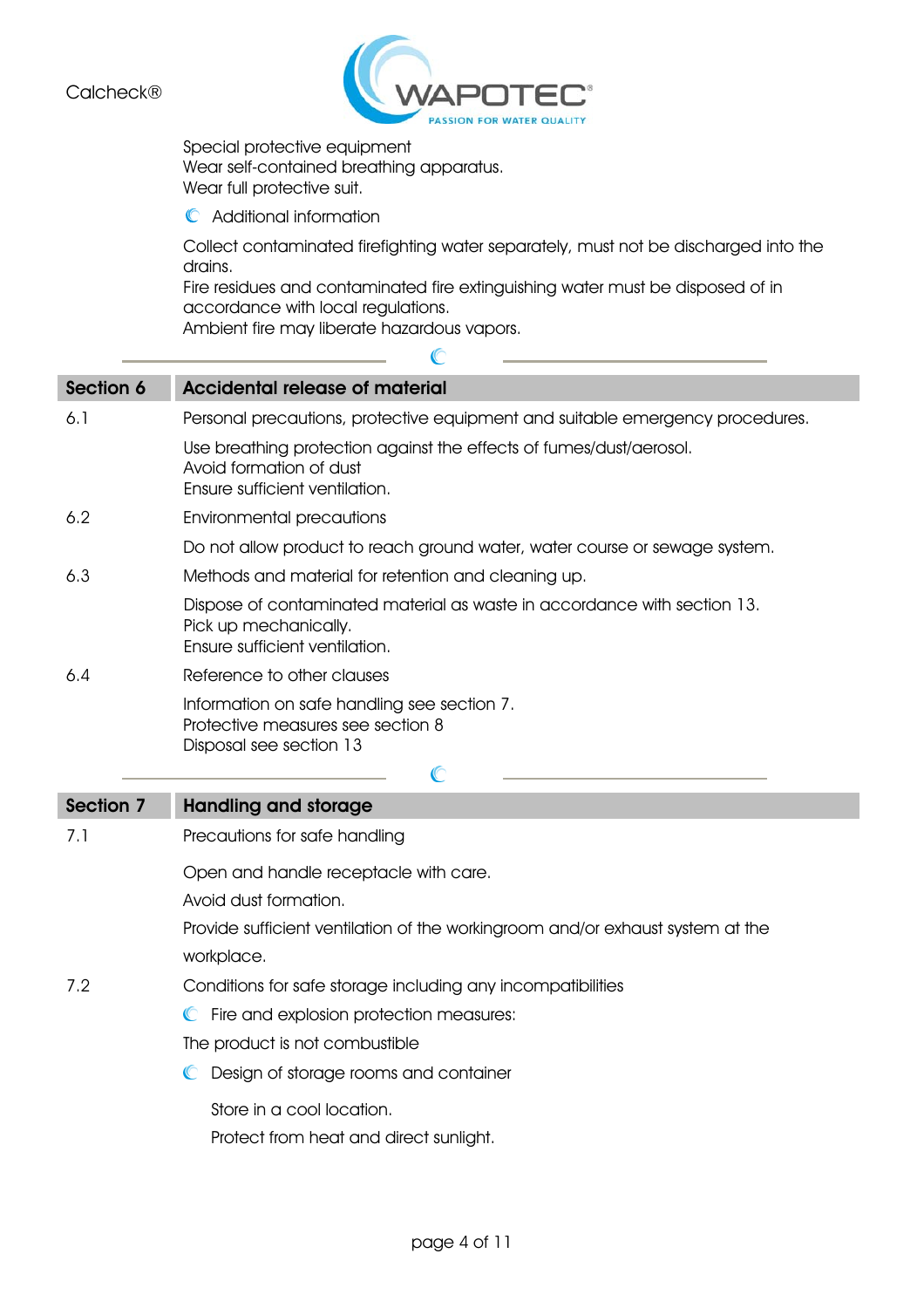

Store product in dry conditions.

Protect from moisture and water.

Protect from light.

Keep product under lock and seal or in a manner so as to ensure that only qualified persons may access them.

**C** Material incompatibility

Store away from solvents.

Recommended storage temperature : 20°C +/-5°C

 $\mathcal C$ 

Storage class (VCI): 6.1 D

7.3 Specific end uses

No furher information available.

### Section 8 Exposure controls and personal protection

# 8.1 Control parameters

| 1330-43-4 Borax (10-20%)       |                                   |
|--------------------------------|-----------------------------------|
| <b>AGW (Germany)</b>           | $0.5 \,\mathrm{mg/m^3}$ ,         |
|                                | 2(I); AGS, Y, 10 / B (calculated) |
| MAK (Suisse)                   | 1 e mg/m $3$                      |
| 10043-35-3 boric acid (10-20%) |                                   |
| <b>AGW (Germany)</b>           | $0.5 \,\mathrm{mg/m^3}$           |
|                                | 2(I); AGS, Y, 10                  |

#### 8.2 Exposure controls

General protective and hygiene measures

Follow usual precautions when dealing with chemicals. Keep away from food and drinks. Do not eat or drink at work, wash hands before breaks and end of work. Avoid eye and skin contact.Avoid inhaling of steams/aerosols. Change contaminated work wear and clean it before the next wearing. Preventive skin protection.

Protective equipment should be selected specifically for the working place, depending on concentration and quantity of the hazardous substances handled. The resistance of the protective clothing to chemicals should be ascertained with the respective supplier.

**C** Respiratory protection

In case of release dust/aerosol only work with a protection mask. Recommended filter device for short term use: Filter P3

#### **C** Hand protection

Preventive skin protection by use of skin-protecting agents is recommended. After use of gloves apply skin-cleaning agents and skin cosmetics.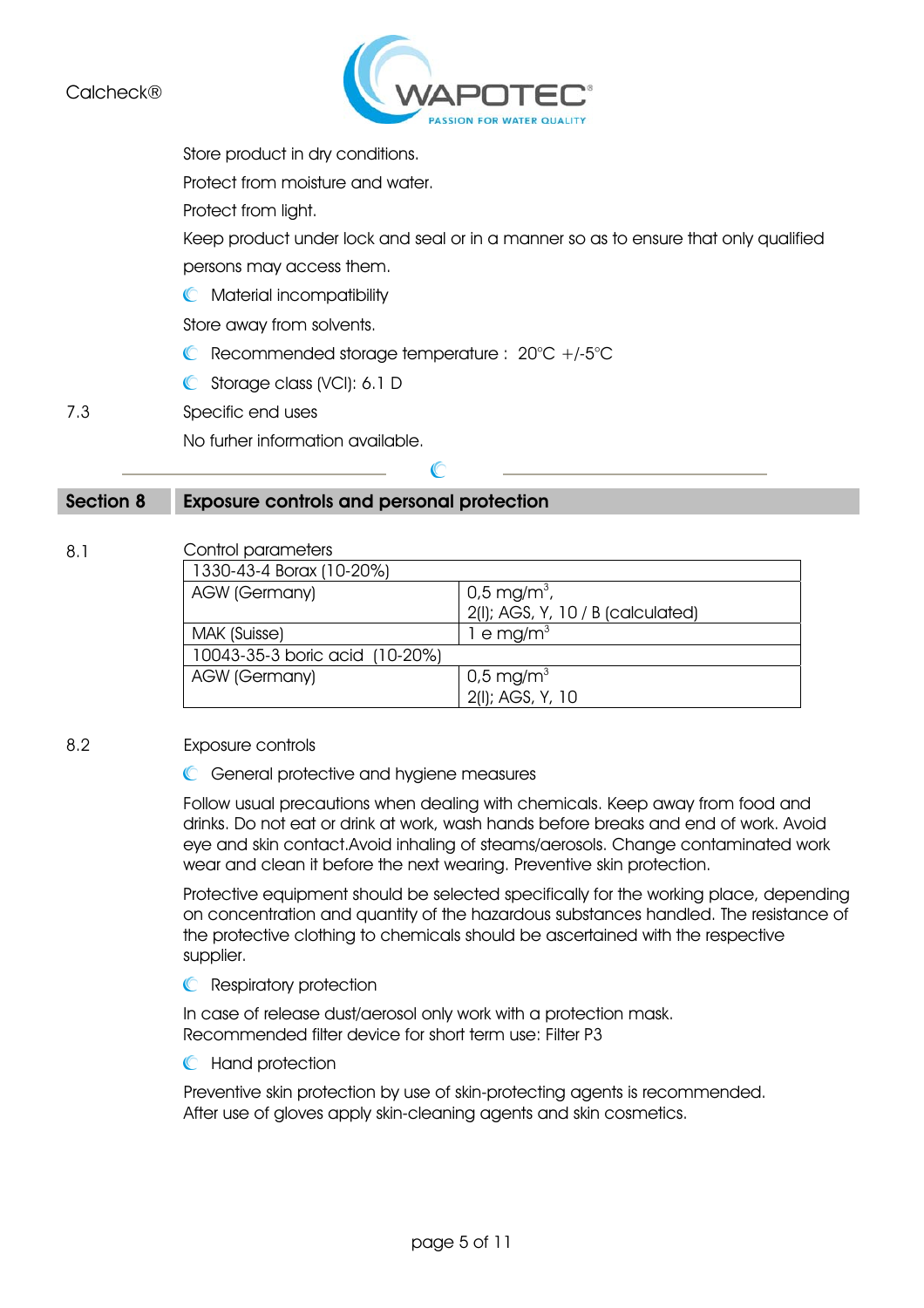

 $\mathbb{C}$ 

Glove material: Nitrile rubber Recommended material thickness:  $\geq 0.11$  mm Breakthrough time of the glove material. The exact penetration time is to be obtained from the glove manufacturer and must be observed Permeation value: Level =  $1$  (< 10 min) **C** Eye protection Tightly sealed goggles

**C** Personal protection

Protective working clothing

| <b>Section 9</b> | <b>Physical and chemical properties</b>                |                          |  |  |
|------------------|--------------------------------------------------------|--------------------------|--|--|
| 9.1              | Information on basic physical and chemical properties. |                          |  |  |
|                  | Appearance                                             | <b>Tablets</b>           |  |  |
|                  | Color<br>O                                             | Pink                     |  |  |
|                  | Odor<br>$\mathbb{C}$                                   | Odorless                 |  |  |
|                  | Odor threshold                                         | No data available        |  |  |
|                  | pH-value (9g/l) at 20°C                                | 8.5                      |  |  |
|                  | Melting point<br>$\mathbb{C}$                          | Not determined           |  |  |
|                  | C<br>Boiling point / Boiling range                     | 300°C                    |  |  |
|                  | $\mathbb{C}$<br>Flash point                            | Not applicable           |  |  |
|                  | Evaporation rate                                       | Not applicable           |  |  |
|                  | Flammability<br>$\mathbb C$                            | No data available        |  |  |
|                  | C Upper explosion limit                                | No data available        |  |  |
|                  | Lower explosion limit<br>C                             | No data available        |  |  |
|                  | C Vapor pressure                                       | Not applicable           |  |  |
|                  | Density                                                | Not dertermined          |  |  |
|                  | Solubility in water (20°C)                             | Soluble                  |  |  |
|                  | Partition coefficient:<br>€<br>n-octanol-water         | No data available        |  |  |
|                  | Auto ignition temperature<br>$\mathbb C$               | No data available        |  |  |
|                  | Decomposition temperature<br>C                         | No data available        |  |  |
|                  | Viscosity<br>$\mathbb C$                               | No data available        |  |  |
|                  | <b>Explosive properties</b><br>C                       | Product is not explosive |  |  |
|                  | Oxidizing properties<br>C                              | No data available        |  |  |
| 9.2.             | Other data                                             |                          |  |  |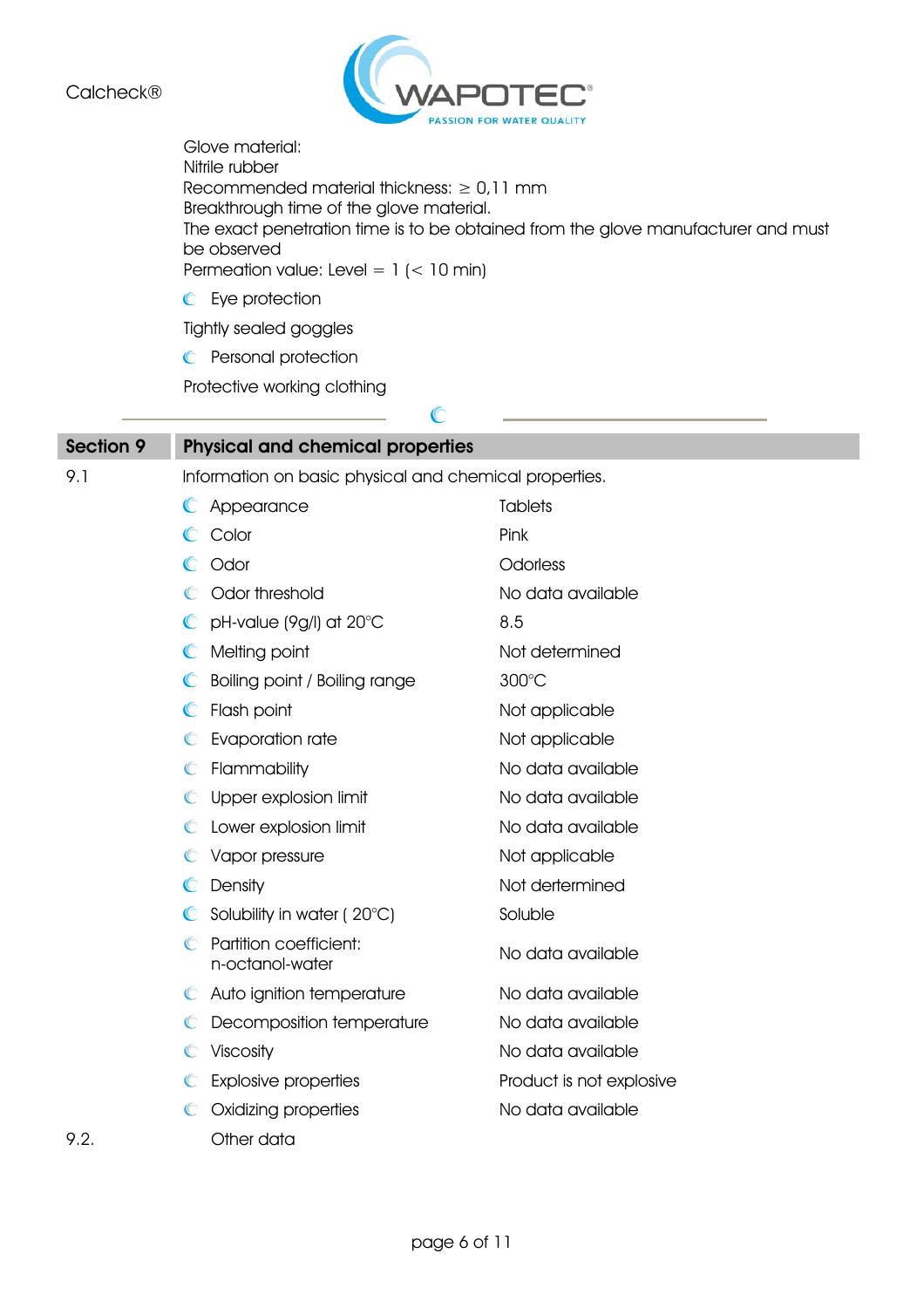

C

None.

| Section 10 | <b>Stability and reactivity</b>                                                             |
|------------|---------------------------------------------------------------------------------------------|
| 10.1       | Reactivity                                                                                  |
|            | To avoid thermal decomposition do not overheat.<br>No hazardous reactions for intended use. |
| 10.2       | Chemical stability                                                                          |
|            | No decomposition if used according to specifications.                                       |
| 10.3       | C Possibility of hazardous reactions                                                        |
|            | No hazardous reactions for intended use.                                                    |
| 10.4       | Conditions to avoid                                                                         |
|            | Avoid extreme temperatures<br>No further relevant information available                     |
| 10.5       | Incompatible materials<br>$\mathbb{C}$                                                      |
|            | Alkalis, reducing agents                                                                    |
| 10.6       | Hazardous decomposition products<br>$\mathbb{C}$                                            |
|            | See section 5                                                                               |
|            |                                                                                             |

Section 11 Toxicological information

11.1 Information on toxicological effects

Acute toxicity

Quantitative data on the toxicity of the preparation are not available. The following statements refer to the individual components.

 $\mathbb{C}$  LD/LC<sub>50</sub> values that are relevant for classification (literature)

| 1330-43-4 Borax       |                 |                              |
|-----------------------|-----------------|------------------------------|
| Oral                  | $LD_{50}$       | 1200 mg/kg (rat)             |
|                       |                 | (RTECS) - MERCK              |
| 10043-35-3 Boric acid |                 |                              |
| oral                  | $LD_{50}$       | 2660 mg/kg (rat) (GESTIS)    |
| dermal                | $LD_{50}$       | $>$ 2000 mg/kg (rat) (RTECS) |
|                       | LD <sub>0</sub> | 1500 mg/kg (child) (MERCK)   |
| inhalative            | $LC_{50}$       | $>$ 2,03 mg/l (rat) (MERCK)  |
|                       | <b>NOAFI</b>    | 9,6 B mg/kg (rat) (NTP)      |

**C** Primary irritant effect:

Skin: slight irritations possible

Eye: Irritations possible

**C** Sensitization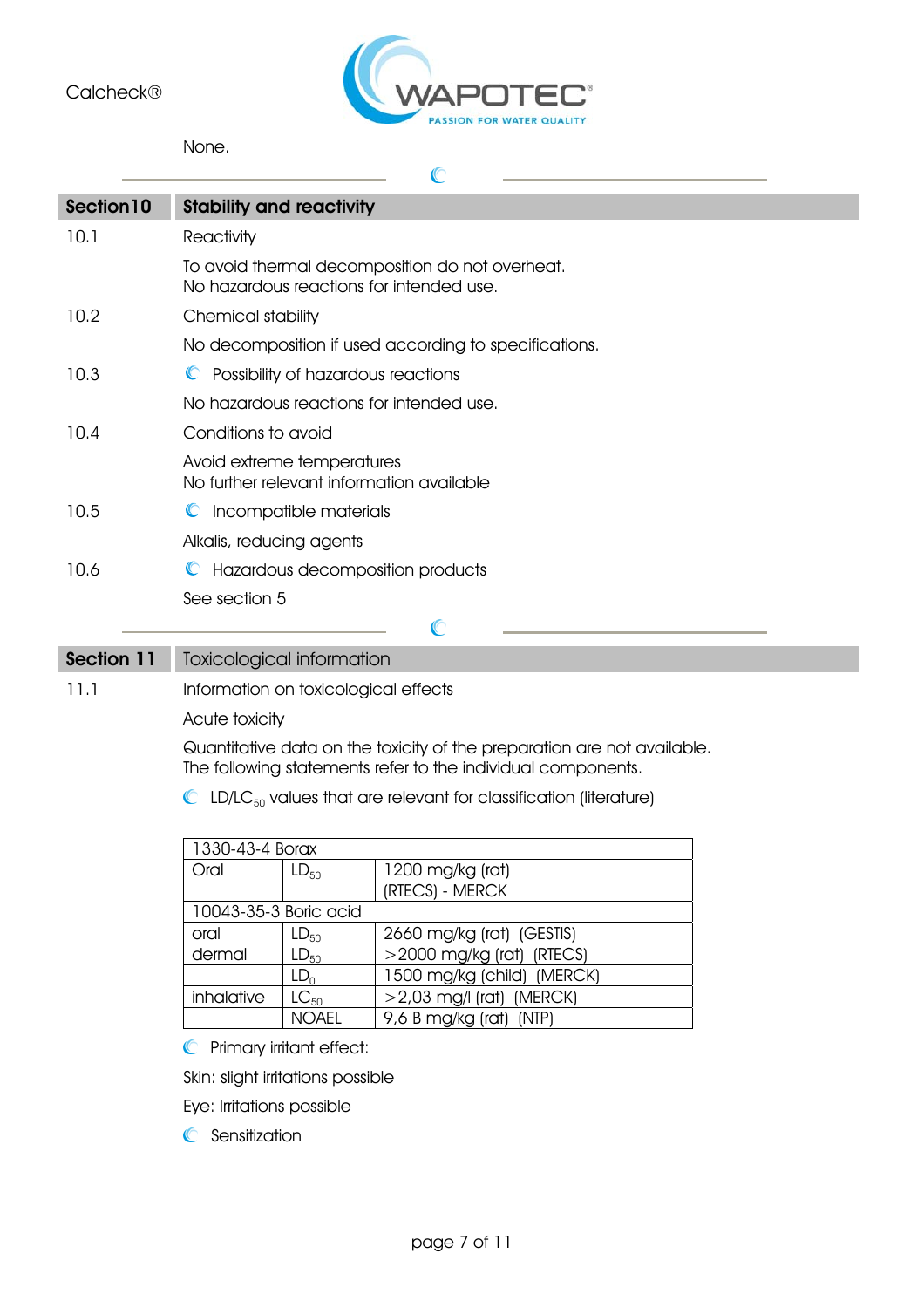

No sensitizing effect known.

C Subacute to chronic toxicity:

CAS-No. 10043-35-3; MERCK: Sensitization test (guinea pig): negative (OECD 406)

C Cancerogenity

No data available.

**C** Mutagenicity

CAS-No. 1330-43-4:

Risk of foetal damage Repr. 1 B Pregnant women should not be exposed to the product. Bacterial mutagenicity: Ames test – negative (IUCLID) Mutagenicity (mammal cell test): chromosome aberration negative (NTP)

**C** Further information

Additional toxicological information: Absorption: gastro-intestinal tract, mucous membranes **Toxic** 

C

# Section 12 Ecological information

12.1 Toxicity

C Acquatic toxicity:

| 1330-43-4 Borax       |                                             |
|-----------------------|---------------------------------------------|
| $LC_{50}$             | 1085-1402 mg/l/48h (daphnia magna) (IUCLID) |
|                       | 340 mg/l/96h (fish)                         |
|                       |                                             |
| 10043-35-3 Boric acid |                                             |
| $EC_{50}$             | 133 mg/l/48h (Daphnia magna) (ECOTOX)       |
| $C_{50}$              | 50-100 mg/l/96h (rainbow trout)(ECOTOX)     |

#### 12.2 Persistence and degradability

No further information available.

C Other information:

Quantitative data on the ecological effect of this product are not available. The following statements refer to the individual components.

12.3 Bioaccumulative potential

No further information available.

 $\mathbb C$  Behaviour in environmental systems

10043-35-3 boric acid log P(o/w) /0.76 (25°C (.) (IUCLID)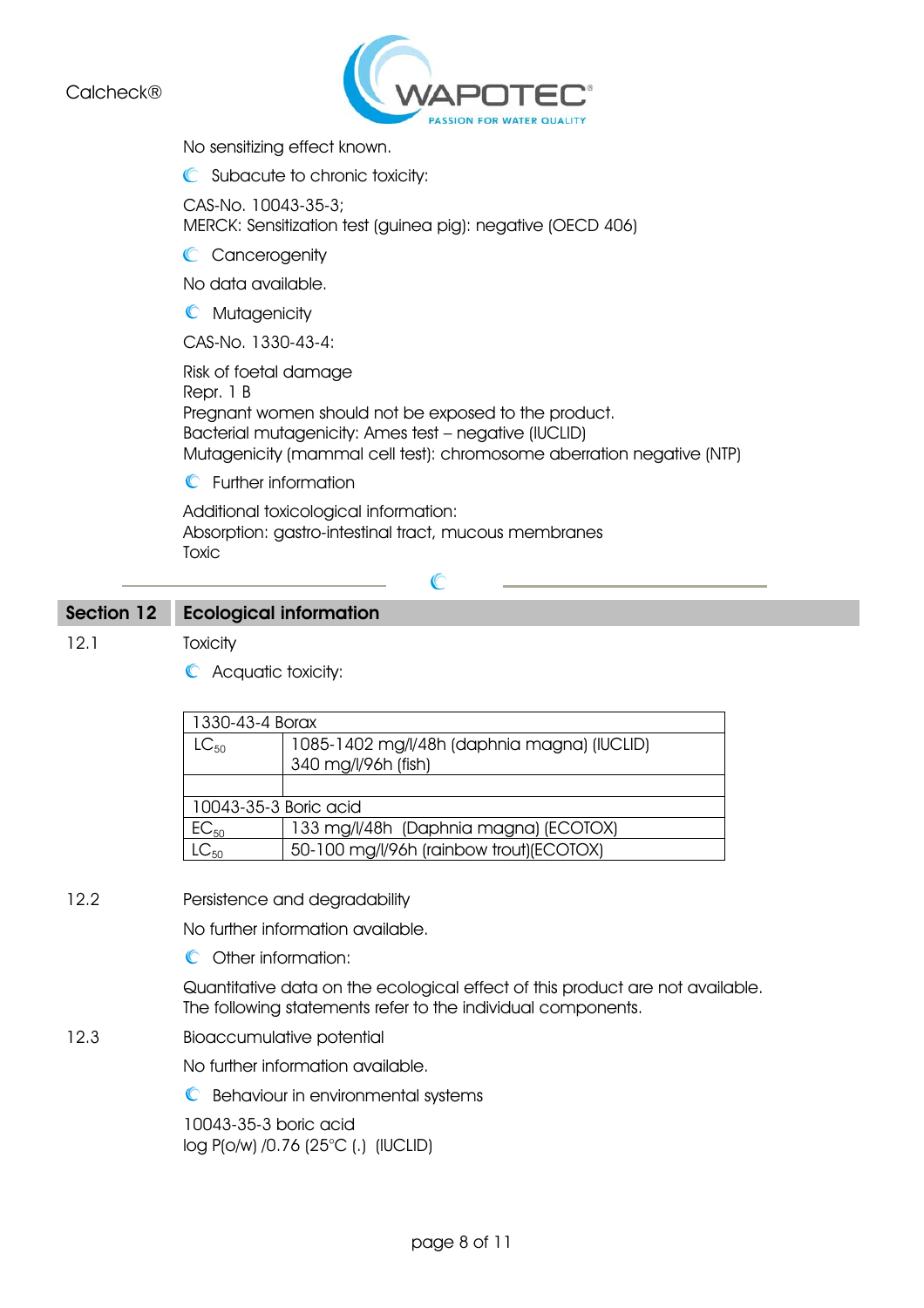

12.4 Mobility in soil

No data available for the product itself.

 $\mathbb C$  Feotoxical effects:

Algea toxicity:

1330-43-4 Borax IC50 158 mg/l/96h (desmodesmus subspicatus) (IUCLID)

12.5 Results of PBT- and vPvB-assessment

No data available.

12.6 C Additional ecological information:

Water hazard class 1 (German Regulation) (self-assessment acc.VwVwS Annex 4 Nr. 3): Slightly hazardous for water.

Do not allow undiluted product or large quantities of it to reach ground water, water bodies or sewage system. Must not reach sewage water or drainage ditch undiluted or unneutralized.

C

# Section 13 Disposal considerations

#### 13.1 C Waste treatment methods

Must not be disposed of together with household garbage. Do not allow product to reach sewage system. Hand over to disposers of hazardous waste. Chemicals must be disposed of in compliance with national and regional regulations. Under www.retrologistik.de you will find country- and substance-specific information as well as contact partners.

Waste key number

16 05 06

Waste name

Laboratory chemicals, consisting of or containing dangerous substances, including mixtures of laboratory chemicals

**C** European waste catalogue

EWC-waste key is source-related. The decision is up to the enduser.

C Contaminated packaging material

Chemicals must be disposed of in compliance with national and regional regulations. Under www.retrologistik.de you will find country- and substance-specific information as well as contact partners.

Recommended cleaning agent: Water, if necessary with cleaning agent.

### Section 14 Transport information

No dangerous good according to regulation for transport of dangerous goods.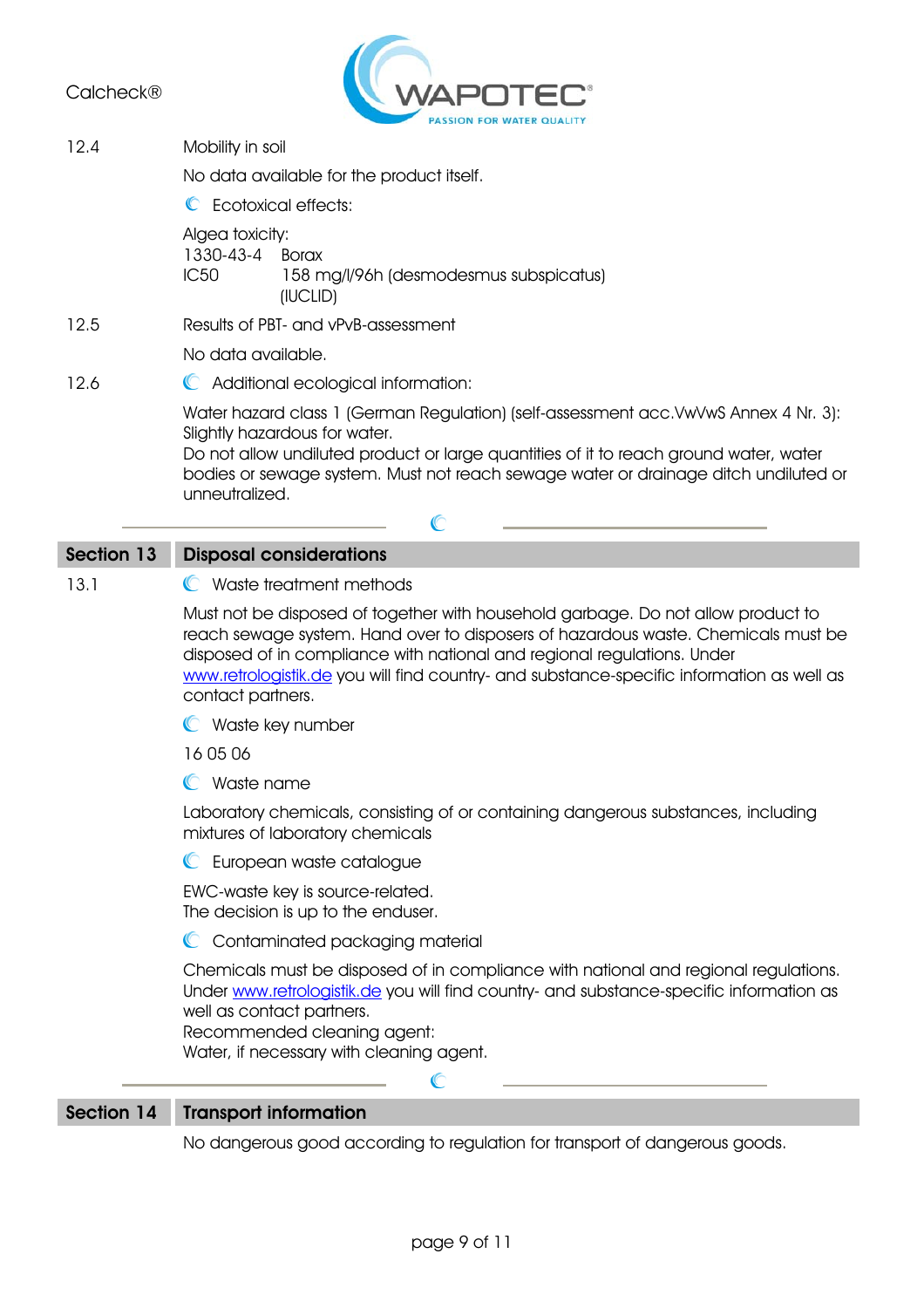

| 14.1 | <b>UN-Number</b>                                                                                      |
|------|-------------------------------------------------------------------------------------------------------|
|      | Not applicable.                                                                                       |
| 14.2 | Proper UN-shipping name                                                                               |
|      | Not applicable.                                                                                       |
| 14.3 | Transport hazard class                                                                                |
|      | Not applicable.                                                                                       |
| 14.4 | Packaging group                                                                                       |
|      | Not applicable.                                                                                       |
| 14.5 | Environmental hazards                                                                                 |
|      | Not applicable.                                                                                       |
| 14.6 | Special precautions for the user                                                                      |
|      | Not applicable.                                                                                       |
| 14.7 | Transport in bulk according to Annex II of MARPOL agreement 73/78 and according to<br><b>IBC-Code</b> |
|      | Not applicable.                                                                                       |

| Section 15 | <b>Regulatory information</b>                                                                                                                                                                                                                                                                                                                                                                                                                                            |
|------------|--------------------------------------------------------------------------------------------------------------------------------------------------------------------------------------------------------------------------------------------------------------------------------------------------------------------------------------------------------------------------------------------------------------------------------------------------------------------------|
| 15.1       | Safety-, health-, ambient- and legislation specific instructions for substance or mixture                                                                                                                                                                                                                                                                                                                                                                                |
|            | This safety data sheet complies with the Regulations (EC) Reach N° 1907/2006.<br>The mixture is classified according to Dangerous Preparations Directive (EC) 1999/45<br>and to regulation (EC)1272/2008 Annex I.                                                                                                                                                                                                                                                        |
|            | National regulations:                                                                                                                                                                                                                                                                                                                                                                                                                                                    |
|            | Austria:                                                                                                                                                                                                                                                                                                                                                                                                                                                                 |
|            | C<br>Labeling according to BGBI II 2000/81 ChemV 1999.<br>The product is not classified and does not require hazards identification.<br>C<br>ChemG 1996-amendment 2011.<br>This product is not classified hazardous (no hazardous preparation) according<br>to the Austrian chemical legislation of 1996- amendment 2011.<br>$\mathbb{C}$<br>VbF - Directive about combustible liquids (BGBI 1991/240)<br>This product is not classified as combustible liquid acc. VbF. |
|            | Germany:<br>C<br>Classification in water hazard classes according VwVwS dated 17.05.1999/<br>annex 4.<br>WP 1 (low water hazardous)                                                                                                                                                                                                                                                                                                                                      |
|            | $\mathbb{C}$<br><b>Employment restrictions</b><br>Observe employment restrictions for child bearing mothers and nursing<br>mothers acc. Regulation 92/85/EEC.<br>Observe employment restrictions for the protection of young workers acc. to<br>Regulation 94/33/EEC.                                                                                                                                                                                                    |